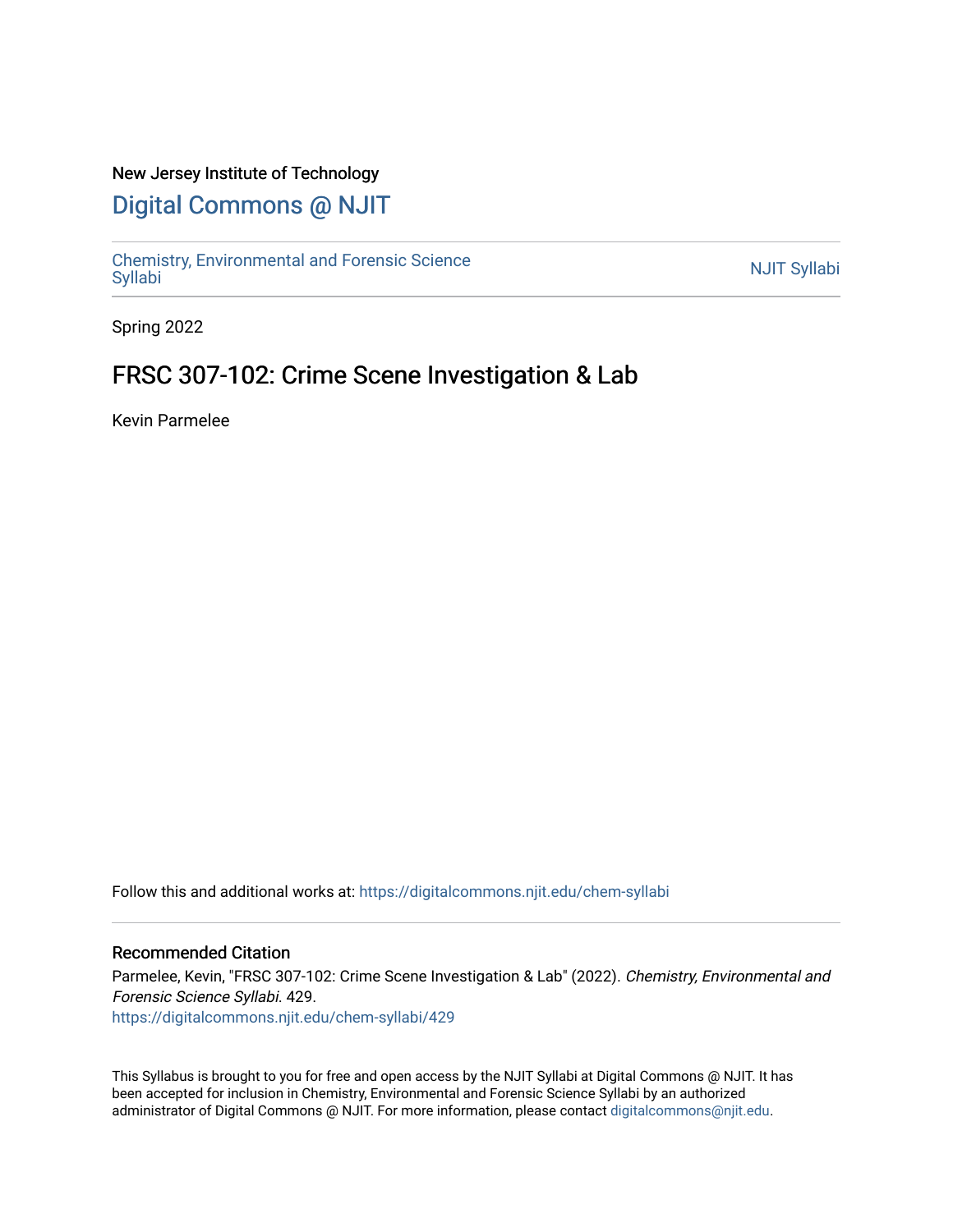

## THE COLLEGE OF SCIENCE **AND LIBERAL ARTS**

## THE DEPARTMENT OF CHEMISTRY AND ENVIRONMENTAL SCIENCE

**FRSC 307: Crime Scene Investigation & Lab** *T 8:30-11:20am (TIER 209) W 11:30-1:25pm (FMH 314) Spring 2022 Course Syllabus*

**NJIT [Academic](https://www.njit.edu/policies/sites/policies/files/academic-integrity-code.pdf) Integrity Code**: All Students should be aware that the Department of Chemistry & Environmental Science (CES) takes the University Code on Academic Integrity at NJIT very seriously and enforces it strictly. This means that there must not be any forms of plagiarism, i.e., copying of homework, class projects, or lab assignments, or any form of cheating in quizzes and exams. Under the University Code on Academic Integrity, students are obligated to report any such activities to the Instructor.

## **COURSE INFORMATION**

**Course Description**: This course gives an overview of the cardinal principles and techniques of crime scene investigation, with an emphasis on a rigorous scientific approach. Students will be introduced to: crime scene documentation, sketches, and photography; specialized techniques for the recognition and enhancement of physical evidence; preparation and maintenance of case folders for records including notes, sketches, photographs, and contacts/communications; communication of results and preparation of formal reports; and ethics and bias in crime scene investigation. The primary aim of the course is to introduce students to scientific philosophy, integrity, CSI procedures, and the role of the crime scene investigator.

**Number of Credits**: 4

**Prerequisites**: F R S C 2 0 1

#### **Course-Section and Instructor**

| <b>Course-Section</b>     | Instructor                   |  |
|---------------------------|------------------------------|--|
| FRSC 307-102              | Dr. Kevin Parmelee           |  |
| T 8:30-11:20pm (TIER 209) | Office:                      |  |
| W 11:30-1:25pm (FMH 314)  | Office Hours: By appointment |  |
|                           | email: parmelee@njit.edu     |  |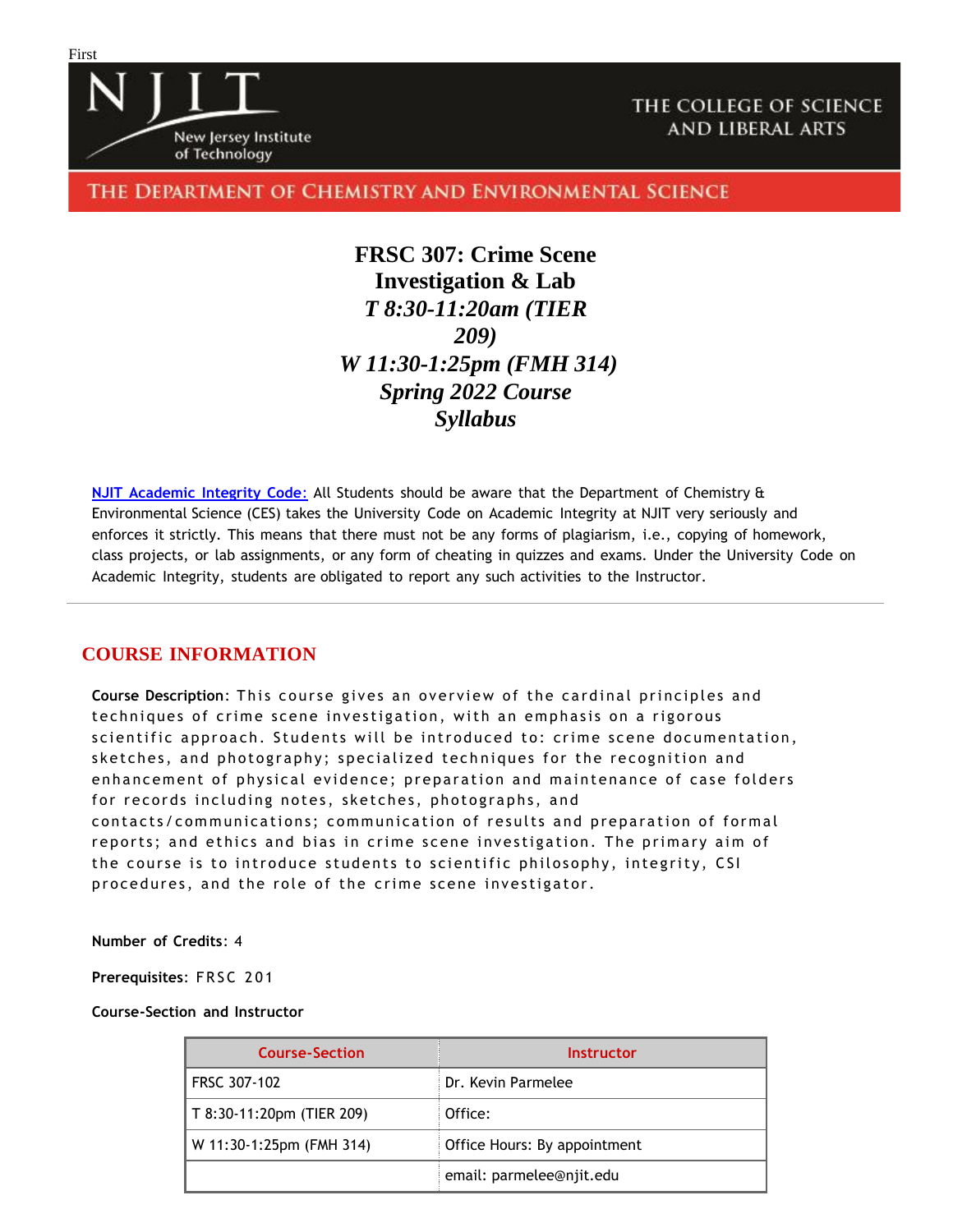#### **Required Textbook**:

| Title     | An Introduction to Crime Scene Investigation |  |
|-----------|----------------------------------------------|--|
| Author    | Aric Dutelle                                 |  |
| Edition   | 4                                            |  |
| Publisher | Jones & Bartlett Learning                    |  |
| ISBN $#$  | 978-1-284-16467-1                            |  |

**and additional readings as assigned.**

**University-wide Withdrawal Date**: The last day to withdraw with a **W** is Monday, April 4, 2022. It will be strictly enforced.

**Learning Outcomes:** Upon completion of this course, students will:

- Apply crime scene procedures and techniques to reveal physical evidence.
- Use the appropriate techniques to document the crime scene (notes, sketches, 3D scans, photography and video).
- Recognize, enhance, document, collect, handle, and package physical evidence using field-specific techniques.
- Maintain chain of custody.
- Identify and describe common field tests for the presumptive identification and enhancement of different types of physical evidence.
- Reconstruct a crime scene, including basic bloodstain pattern analysis and shooting scene trajectory analysis.
- Organize management of a crime scene, including allocation of personnel, resources, and time.
- Code of ethics for CSI's.
- Articulate the necessity of ethics in forensics and CSI and the potential ethical problems.
- Evaluate the physical evidence for a criminal investigation in terms of its significance.
- Identify applications of scientific investigative methods when examining crime scenes and physical evidence.
- Describe how science is used in the criminal justice system.
- Be able to testify in a clear and unbiased manner as to your findings at a crime scene under both direct and cross examination

## **POLICIES**

**All CES students must familiarize themselves with, and adhere to, all** official university-wide student policies. CES takes these policies very seriously and enforces them strictly.

**Grading Policy:** The final grade in this course will be determined as follows:

| Lab safety and cleanliness                                              | 10%               |
|-------------------------------------------------------------------------|-------------------|
| <b>Class Participation</b>                                              | 10%               |
| Lab exercises                                                           | 30%               |
| Midterm Exam                                                            | 20%               |
| <b>Final Exam</b>                                                       | 30%               |
| Extra Credit will be given for attending NJIAI, NEAFS, or EAS           | 5% per conference |
| <b>Extra Credit for attending Friday Forensic Seminar Series talks:</b> | 1% per seminar    |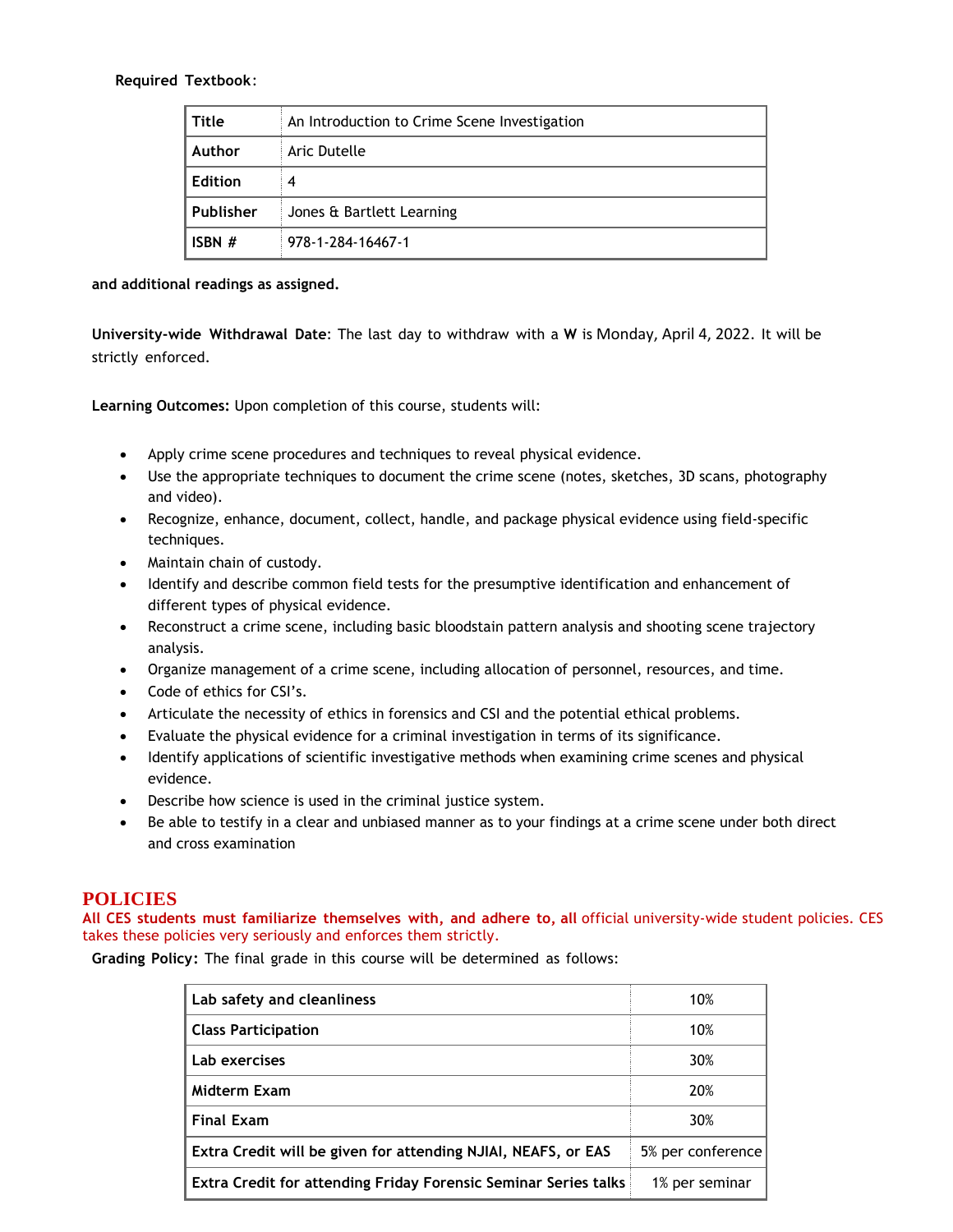Your final letter grade in this course will be based on the following grading scale:

| A    | $90 - 100$ |   | 70-76   |
|------|------------|---|---------|
| $B+$ | 87-89      | D | $60-69$ |
| B    | 80-86      |   | <60     |
| $C+$ | 77-79      |   |         |

**Attendance Policy:** Attendance at classes will be recorded and is **mandatory**. Each class is a learning experience that cannot be replicated through simply "getting the notes." After two unexcused absences, each subsequent absence will result in your class participation score being lowered by one percentage point. You are expected to read the relevant chapter and/or reading assignment prior to the lecture. Students who participate in lecture will receive points towards their class participation grade.

**Exams**: There will be one midterm exam held in class during the semester and one comprehensive final exam. The following exam periods are tentative and therefore possibly subject to change:

| ' Midterm Exam      | March 9  |
|---------------------|----------|
| ' Final Exam Period | May 6-12 |

The final exam will test your knowledge of all the course material taught in the entire course.

**Makeup Exam Policy**: There will normally be **NO MAKE-UP QUIZZES OR EXAMS** during the semester. In the event that a student has a legitimate reason for missing a quiz or exam, the student should contact the Dean of Students office and present written verifiable proof of the reason for missing the exam, e.g., a doctor's note, police report, court notice, etc. clearly stating the date AND time of the mitigating problem. The student must also notify the CES Department Office/Instructor that the exam will be missed so that appropriate steps can be taken to make up the grade.

**Cellular Phones**: All cellular phones and other electronic devices must be switched off during all class times. Such devices must be turned in during exams.

## **ADDITIONAL RESOURCES**

**Accommodation of Disabilities**: **O**ffice of **A**ccessibility **R**esources and **S**ervices (*formerly known as Disability Support Services*) offers long term and temporary accommodations for undergraduate, graduate and visiting students at NJIT.

If you are in need of accommodations due to a disability please contact Chantonette Lyles, Associate Director at the Office of Accessibility Resources and Services at 973-596-5417 or via email at [lyles@njit.edu.](mailto:lyles@njit.edu) The office is located in Fenster Hall Room 260. A Letter of Accommodation Eligibility from the Office of Accessibility Resources Services office authorizing your accommodations will be required.

For further information regarding self-identification, the submission of medical documentation and additional support services provided please visit the Accessibility Resources and Services (OARS) website at:

[http://www5.njit.edu/studentsuccess/disability-support-services/](http://www.njit.edu/studentsuccess/accessibility/)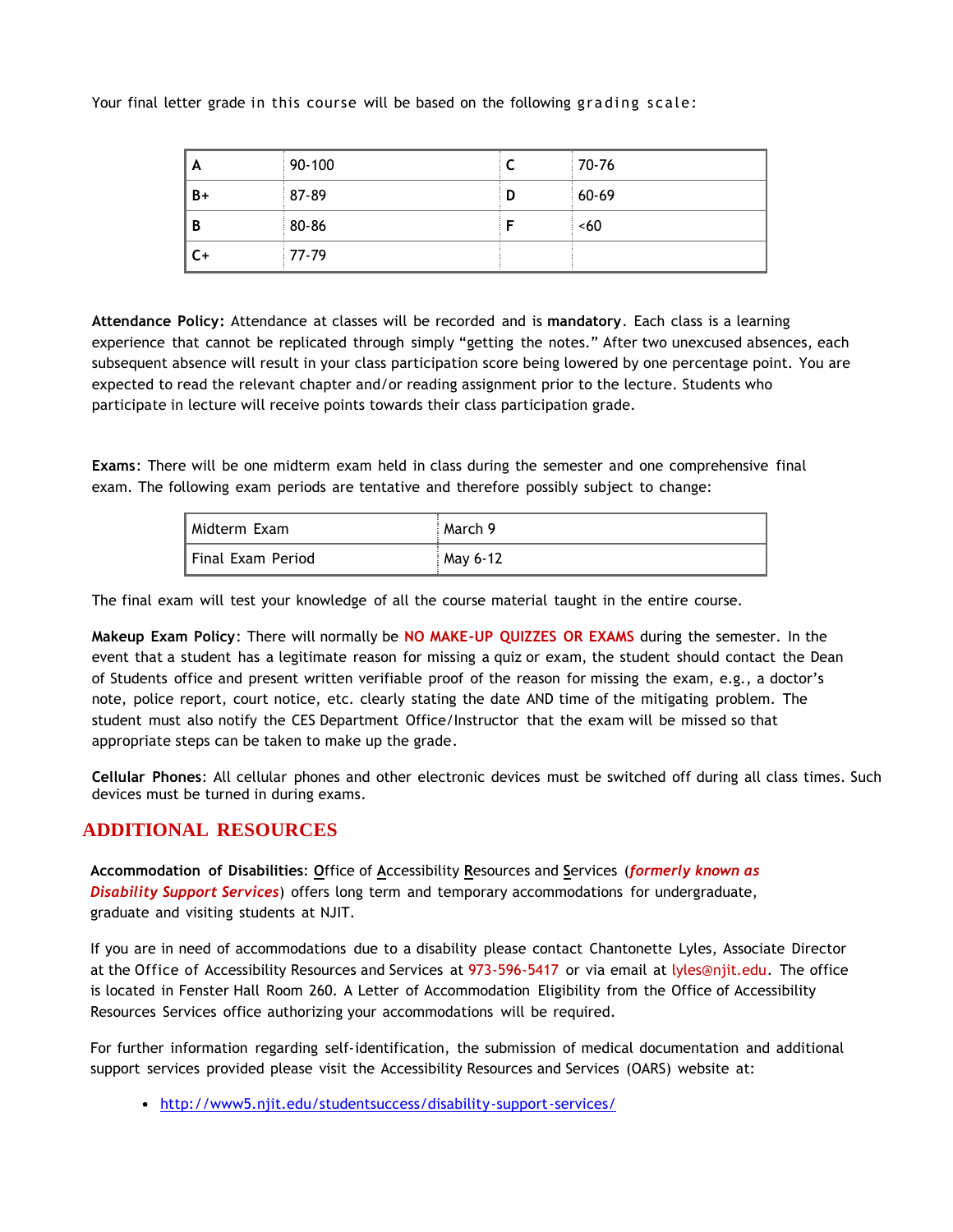### **Important Dates:**

| Date          | <b>Day</b> | Event                        |
|---------------|------------|------------------------------|
| <b>Jan 18</b> | Tu         | First Day of Classes         |
| Jan 24        | M          | Last Day to Add/Drop Classes |
| March 14-19   | M-Sat      | Spring Break                 |
| April 2       | F          | Good Friday-No Classes       |
| April 4       | M          | Last Day to Withdraw         |
| May 3         | Tu         | <b>Friday Classes meet</b>   |
| May 3         | Tu         | Last Day of Classes          |
| May 4-5       |            | Wed-Thi Reading Day          |
| May 6-12      | F-Th       | Final Exam Period            |

# **Course Outline**

| <b>Date</b> | <b>Topic</b>                                               | <b>Assignment</b>                  |
|-------------|------------------------------------------------------------|------------------------------------|
| Jan 18      | Intro to CSI; Quality Assurance / ISO 17020; Lab check in  | Sign lab safety; buy PPE; Ch 1 & 4 |
| Jan 19      | First Officer at the Scene; The CSI; Specialized Personnel | Read Ch 5 & 6                      |
| Jan 25      | Exercise 1 Crime Scene Prioritization                      | Materials on Canvas                |
| Jan 26      | Processing the Crime Scene & Basic Photography             | Read Ch 6                          |
| Feb 1       | Evidence collection & Moot Crime Scenes                    | Lab 1; read NJSP Evidence Manual   |
| Feb 2       | Crime Scene Sketch; Note taking; Forensic Photography      | Read Ch 7                          |
| Feb 8       | Crime Scene Sketch; Note taking; Forensic Photography      | Lab 2                              |
| Feb 9       | <b>Establishing Identity</b>                               | Read Ch 8                          |
| Feb 15      | Developing Latent Fingerprints (ACSR Conference)           | Lab 3                              |
|             |                                                            |                                    |